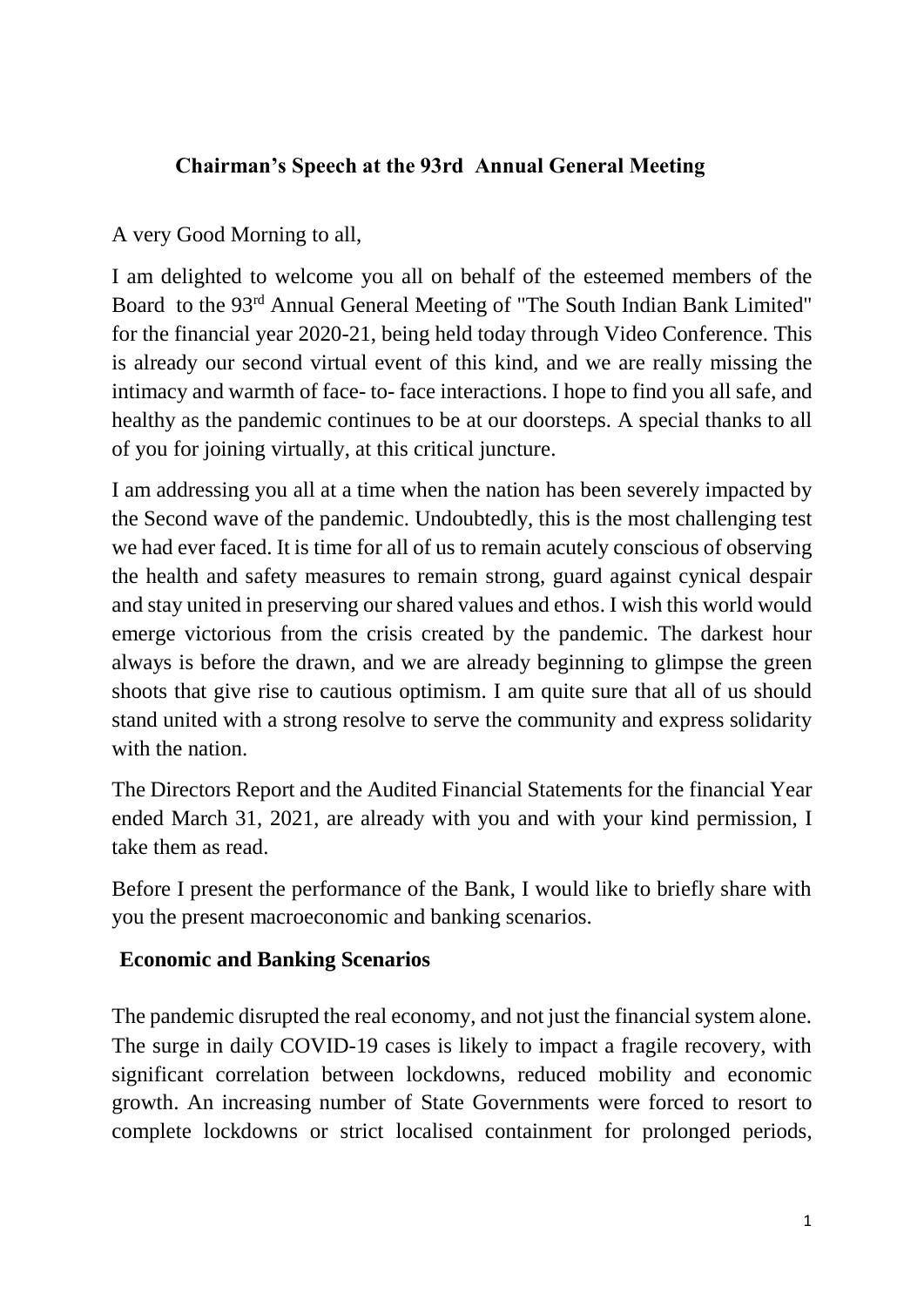resulting in significant impact on economic activity. The crisis has inflicted shocks to trade, cross-border travel, global production, and demand.

Economic prospects have diverged further across countries in the wake of the Second wave. Vaccine access has emerged as the principal fault line along which the global recovery splits into two distinct blocks- those that can look forward to further normalisation (advanced countries) and those that will still face resurgent infections, and mortality. The recovery, however, is not assured in those countries where infections are currently very low, so long as the virus is around elsewhere.

As per the IMF's July 2021 World Economic Outlook, the global economy is projected to grow at 6% in 2021 and 4.9% in 2022. Prospects for emerging markets and developing economies have been marked down for 2021, especially emerging Asia. Nevertheless, risks around the global baseline are on the downside.

In India, the stress on the banking sector was further accentuated by the pandemic. The exponential spread of COVID-19 has led to the GDP growth contracting by 7.3% in FY 2021. The pandemic has a significant impact on economic activities and lending potential across sectors. Financial institutions, using their strong liquidity position, played a key role in reinvigorating the economy.

In the current financial year, India is expected to be one of the fastest growing economies in the world. As the vaccine rollout gathers momentum, the economy is expected to be on a much stronger footing, especially from the Second quarter. The RBI has projected the real GDP to grow at 9.5% in 2021-22; consisting of 21.4% growth in Q1; 7.3% in Q2; 6.3% in Q3; and 6.1% in Q4.

## **Performance of the Bank**

The Key financial highlights for FY 2020-21 are summed up, as under:

• Our Bank achieved a total business of Rs. 1.42,129 crore, consisting of deposits of Rs. 82,711crore and gross advances of Rs. 59,418 crore as on March 31, 2021.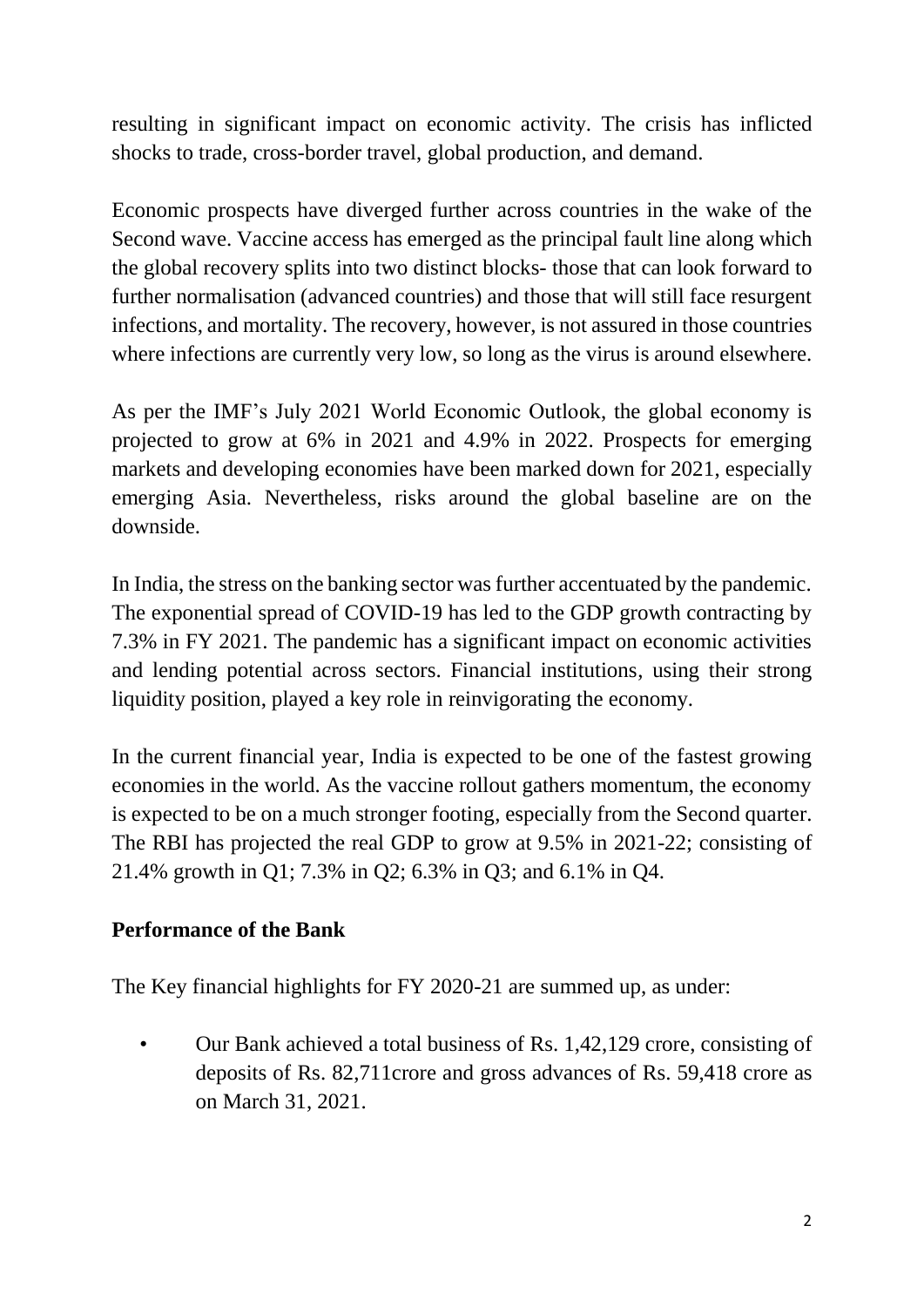- CASA has grown from Rs. 20,760 crore as on March 31, 2020 to Rs. 24,590 crore as on March 31, 2021, with a growth of 18.45%. The Savings bank deposits grew by 15.48% on a year -on -year basis.
- The Net Operating Income (Net Interest Income and other income) of the Bank increased by Rs. 229.14 crore (6.81%) from Rs. 3,363.25 crore to Rs. 3,592.39 crore.
- The GNPA has increased from 4.98% as on March 31, 2020 to 6.97% as on March 31, 2021 and Net NPA has increased from 3.34% as on March 31, 2020 to 4.71% as on March 31, 2021. Despite prompt and effective credit risk management and recovery measures, fresh slippages of accounts from the corporate and retail sectors, due to the wide spread of COVID -19 Pandemic had impacted the portfolio quality.
- With the focus on strengthening the financials, the Provision Coverage Ratio (PCR) has increased to 58.73 from previous level of 54.22.
- The Capital Adequacy Ratio of our Bank was 15.42, under Basel III norms as on March 31, 2021, as against the RBI mandated level of 10.875.
- As on March 31, 2021, the Book value per share of the Bank stood at Rs.27.75 (face value Re.1/-).
- Our Bank has been successful in widening its network across India with 884 branches; 45 Extension Counters; 1315 ATMs/CRMs.
- During the year, our Bank was honoured with significant Institutional recognitions, awards and accolades for various initiatives undertaken.

Employees are the key drivers of our success. Human Resources Management is ingrained in the Bank's strategy. Our Vision 2024, as defined by the  $6Cs$  – Capital, CASA, Cost-to-income, Competency building, Customer focus and Compliance has inculcated people development under the strategic initiative i.e., Competency building through augmenting the talent of young resources and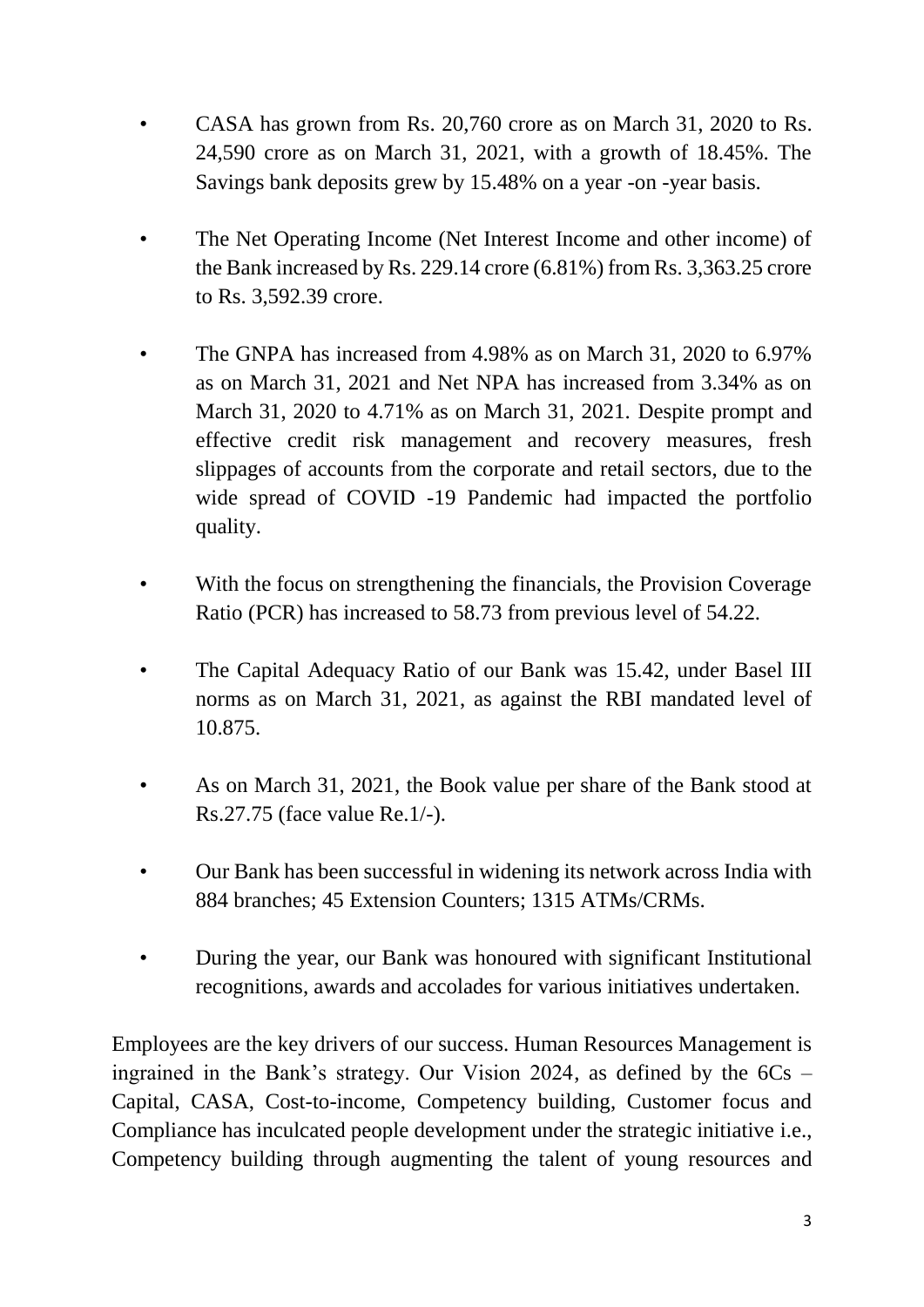revamping the organizational structure to build a pool of senior talent to deliver continued excellence.

The Bank believes in having an empowered team. While the management and senior leadership drive knowledge and guidance as a top-down approach, employees at all levels are given various opportunities to share their perspectives, experiences and seek professional options. A new dashboard called 'Exemplar' has been introduced where senior management team can share inspiring stories of their team members who have done exceedingly well in their roles. As a bottom-up approach, the Bank has introduced the concept of 'Suggestion Box' wherein employee suggestions relating to customer experience, employee friendliness, methods of cost reduction, etc. are captured. Further, a dedicated Committee with representatives from various departments evaluate the suggestions received. Employees can track the status of his/her suggestions on a real time basis. This activity is aimed at generating more ideas, increase problem solving skills among employees and encourage seamless downward and upward communication in the organization.

To augment the workforce in tune with the Bank's sustained growth and expanding network, major initiatives towards training, talent acquisition, motivation and retention have been continued in the FY 2020-21 as well. SIB Staff Training College and the RTCs identify skill gaps in the personnel and provide support for qualitative improvement. Staff members are also nominated to external training centres for being trained in specialized areas as well as to have higher exposure. During the financial year 2020-21, the Bank has imparted training to 3,834 officers and 1, 640 clerks in various aspects of banking operations. A total of 5,484 staff members were trained during the FY 2020-21, which is about 66% of total staff strength of 8,314 as on March 31, 2021. This is also in consonance with the Bank's priority of continuous up-gradation of skills.

The Bank is a market leader in adopting innovations in technology with a view to providing safe, secure, and convenient banking facilities to its customers. The Bank has introduced a host of services and facilities for enhancing customer satisfaction, which *inter alia* include the following:

• UI/UX Enhancement -The internet banking page is being redesigned to offer better customer experience, while transacting online.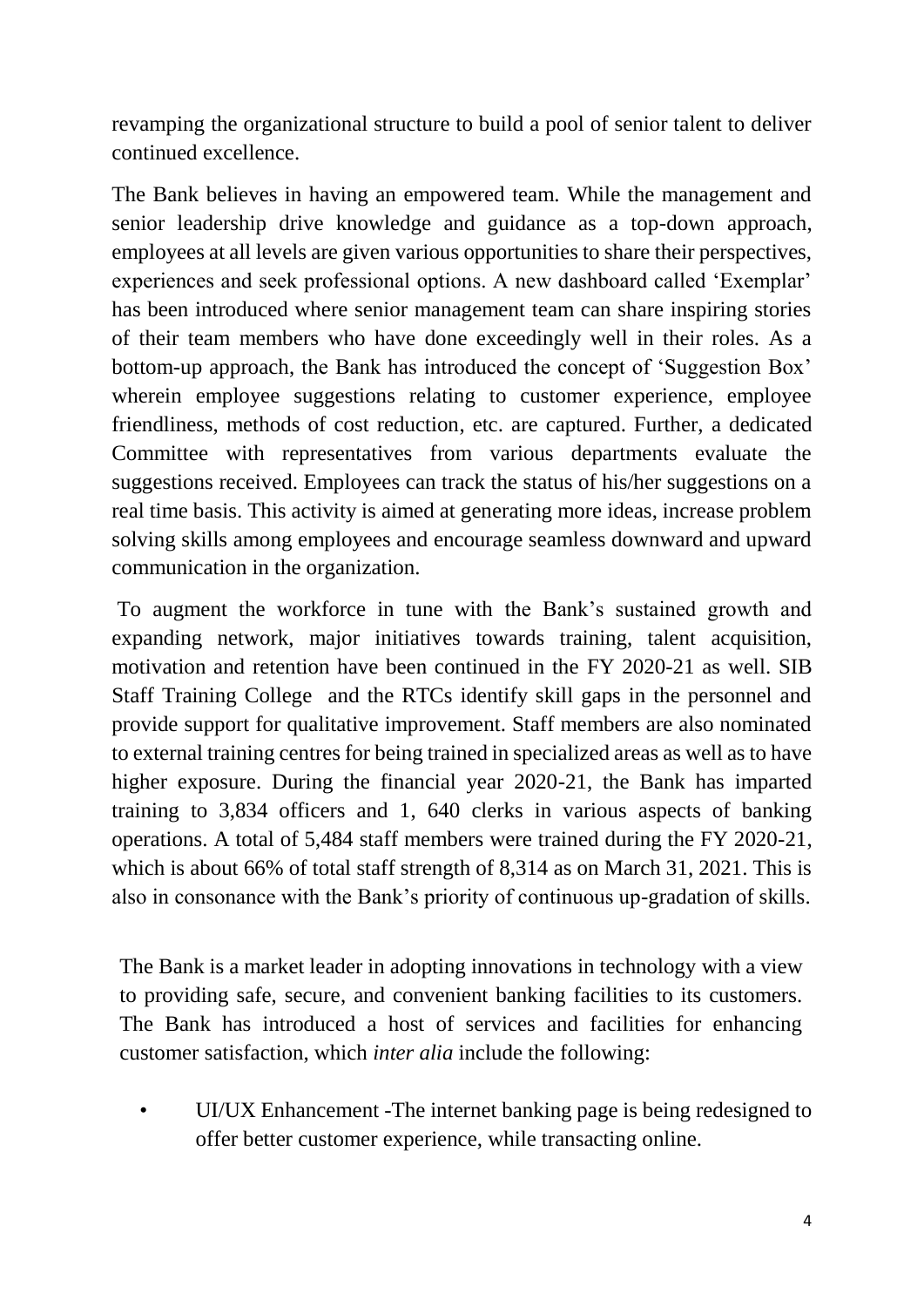- New Mirror+ application has been launched with new UI/ UX and new features.
- Money bloom in Mirror+
- Online option for Sovereign Gold Bond application and payment.
- •
- SIB Namaste-To introduce Virtual Booking System for branch visit appointment booking.
- Outward remittances using Internet banking.
- Litigation Management system- Software for Credit Recovery Dept to monitor legal proceedings once account turned NPA.
- Integrated POS POS machines now enabled with additional payment options including BharatQR and UPI.
- Tab based Aadhaar e-KYC instant account opening for individual Savings Accounts.
- Quick account opening facility at branch level through e-KYC acceptance with reduced paper involvement, processing time and interdepartmental dependency.
- Self on-boarding by opening SIB-Insta account through mobile devices using Aadhaar and PAN card.

# **Corporate Social Responsibility (CSR)**

Our Bank is grateful to the society that has supported and encouraged the Bank during its long journey of growth and development. The Bank believes that no organization can make sustainable development without the patronage of the society. The Bank is committed to integrate social and environmental concerns in its business operations. Our Bank shall continue to have among its objectives, promotion and growth of national economy and shall continue to be mindful of its social and moral responsibilities to customers, shareholders and the society. In line with the CSR Policy and in accordance with the Companies Act, the Bank undertook various activities.

Our Bank has always given top priority to fulfilling its obligations under CSR. Diversified projects in the areas of healthcare, particularly in the context of the pandemic, education, sports and sanitation that would benefit the society as a whole are identified and the Bank wholeheartedly supports such initiatives.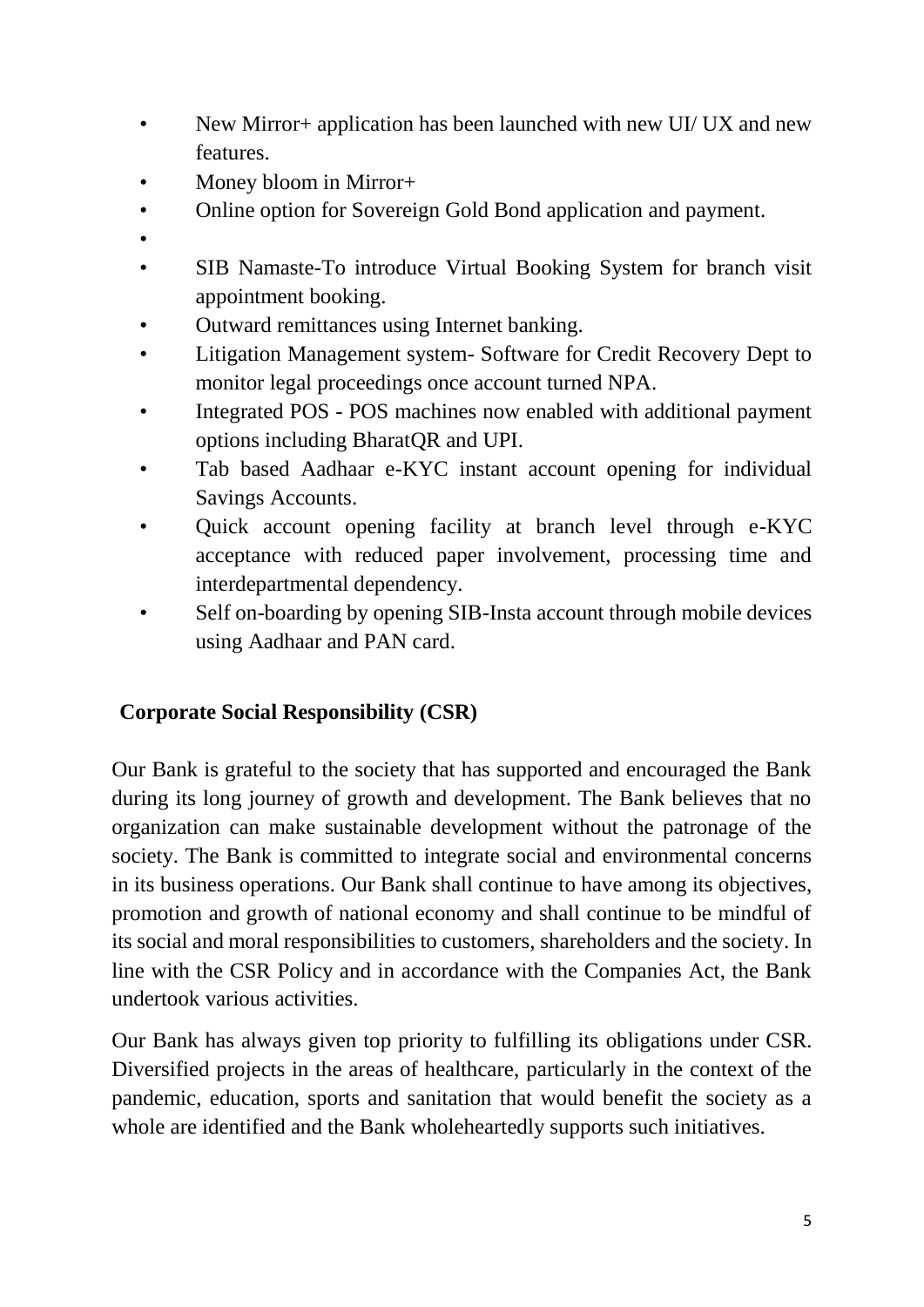The amount to be spent by the Bank towards CSR for FY 2020- 21 as per Section 135 of the Companies Act, 2013, comes to Rs. 11.19 crore. The unspent CSR amount of Rs. 3.14 crore was transferred to 'Unspent CSR Account' on March 31, 2021, in compliance with Companies (Amendment) Act, 2021. The Bank had also embarked on some major projects last year in the field of education, healthcare, etc. By choosing long term sustainable projects, the Bank has taken an approach which brings steady and long-lasting impact on the society.

### **Risk Management:**

The risk governance framework of the Bank is based on a clear understanding of various risks, disciplined risk assessment, risk measurement procedures and continuous monitoring for mitigation. The Board of Directors oversees all the risks assumed by the Bank. Specific Committees have been constituted to facilitate focused oversight of various functions. The Risk Management Committee of the Board sets the standards and governs the risk management functions, thereby bringing in a top to down focus on risk management. During the year, a dedicated Market Intelligence Unit has been formed, which undertakes the analysis of major Industry sectors on an ongoing basis and publishes the industry outlook report in Bank's intranet portal to enable better sourcing, sound underwriting and monitoring. Bank has launched automated Retail Credit Scorecards in association with one of the four Credit Bureaus (which has a separate wing for Analytics) operating in India. Moreover, the fully automated nature of the scoring process ensures faster Turnaround Time (TAT). Bank is in an advanced stage of implementing a data-driven underwriting model for MSME sector, in association with an external consultant. The entire MSME loan sourcing/processing/disbursing journey is being transformed with an aim to ensure streamlined processes, enhanced customer satisfaction and quality asset portfolio.

#### **Internal Control Systems and Compliance**

The Bank has put in place extensive internal controls and processes to mitigate operational risks, which includes maker-checker authentication of CBS transactions, centralized processing of opening and modifications of CASA accounts and loan accounts, centralized sanctioning of loan facilities, day end checks to monitor critical issues involving timely renewal of credit reports,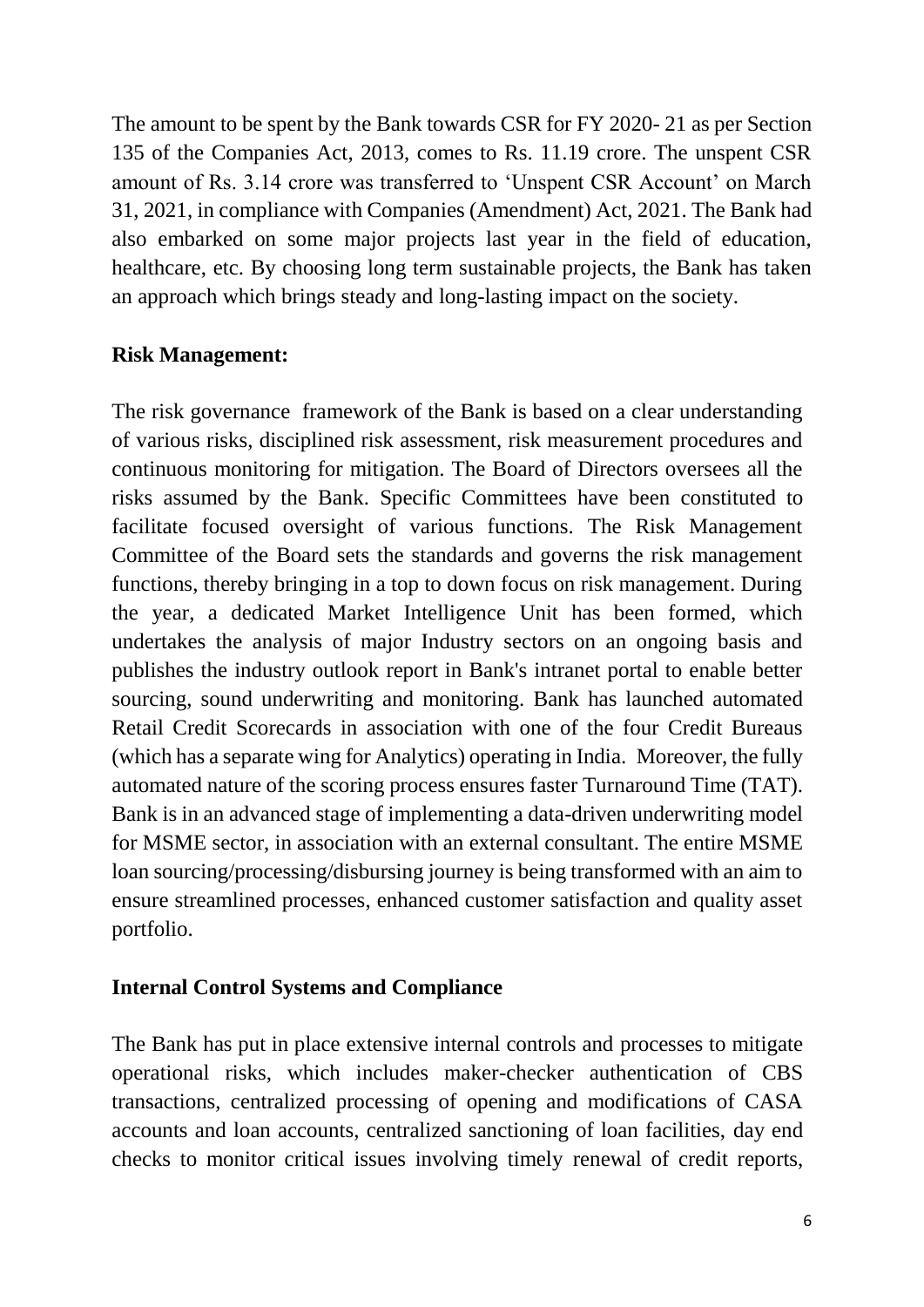closure of the Bank Guarantees, timely obtaining of loan documents, EM creation and CERSAI registration, etc.

As per the requirement of Companies Act, 2013, the Bank has formulated Internal Financial Controls framework. Risk and controls associated with each process in the Bank are documented under the Internal Financial Controls Framework.

## **Looking ahead**

We have now embarked on a scale changing technology adoption and transformation agenda to help drive our ambitious future growth plans. Strategic planning is an organizational management activity used to set priorities, to focus on energy and resources, to strengthen operations, and to ensure that employees and other stakeholders are working towards common goals and shared vision. It helps the organization to be more competitive in the market. Recognizing the critical importance of controlling NPAs to a sustainable level, the credit risk management tools and strategies are being strengthened. The credit underwriting and administration processes and collection and recovery are being tightened.

As we have seen, the impact of the pandemic will be seen over a couple of years. Regulatory and Governmental support has ensured that the entire impact is not taken on the banking sector at once, and the full impact will get realized over the next 1-2 years. Excess liquidity causes some amount of inflationary pressure. A resumption of individual consumption and business recovery will aid the banking sector immensely. The Bank is determinatively steering away from large, syndicated loans and stressed sectors of the economy. Future focus of our Bank will remain digital services, collection efficiency, risk adjusted credit expansion and recovery.

## **Acknowledgement**

I take this opportunity to express my deep sense of gratitude to the Reserve Bank of India, the Securities and Exchange Board of India, Government of India, Government of Kerala, and all other State Governments where the Bank operates, other Government and Regulatory Authorities, including stock